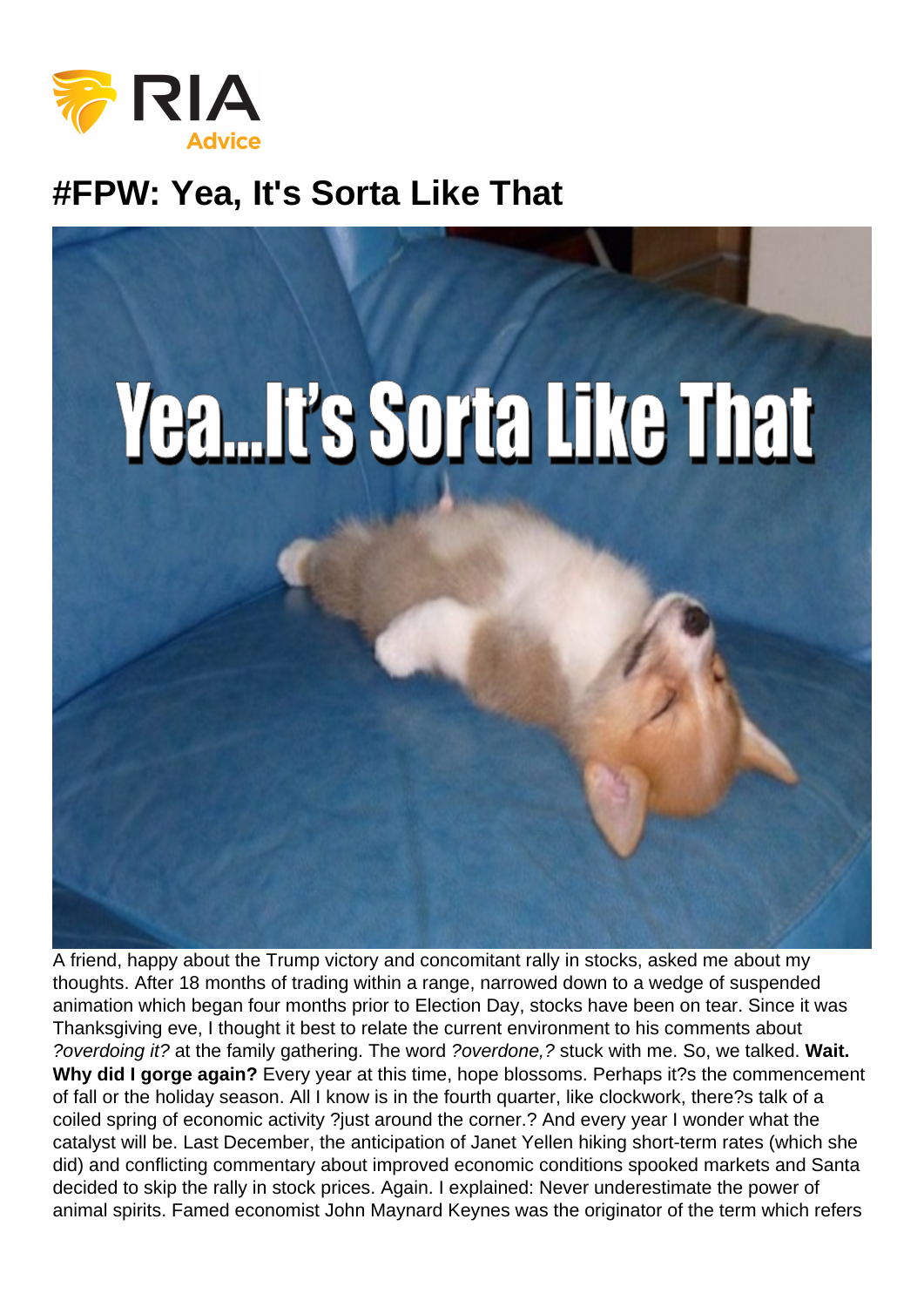to our emotional mindset. Emotions in the short term, drive market behavior. Good or bad. Yale economics professor Robert Shiller and Nobel laureate George A. Akerlof, penned a seminal book in 2009 entitled ?Animal Spirits,? which explores the role of human psychology in markets. There?s no economic, rational theory as to why stocks have broken away from their slumber. Why they?re responding like the hunger that hits before taking that first bite of white meat. Although my friend was expecting an intellectual response for the sudden euphoria in stocks, all I had to offer my former college classmate was an answer based on my deep-rooted belief about markets and those who participate ? emotions and stories shouldn?t be discounted. They are the ice or the fire of deviations from the averages. Economists can?t wrap neat little formulas around what makes a human, human. Nothing but stories of future opportunities, aspirations, relief (that the election has at least, concluded), can so dramatically, as nothing I?ve witnessed in 28 years studying markets, generate such a rotation from interest-sensitive sectors to those consider growth and ?pro-Trump,? like energy, financials, industrials, small and mid-capitalization stocks.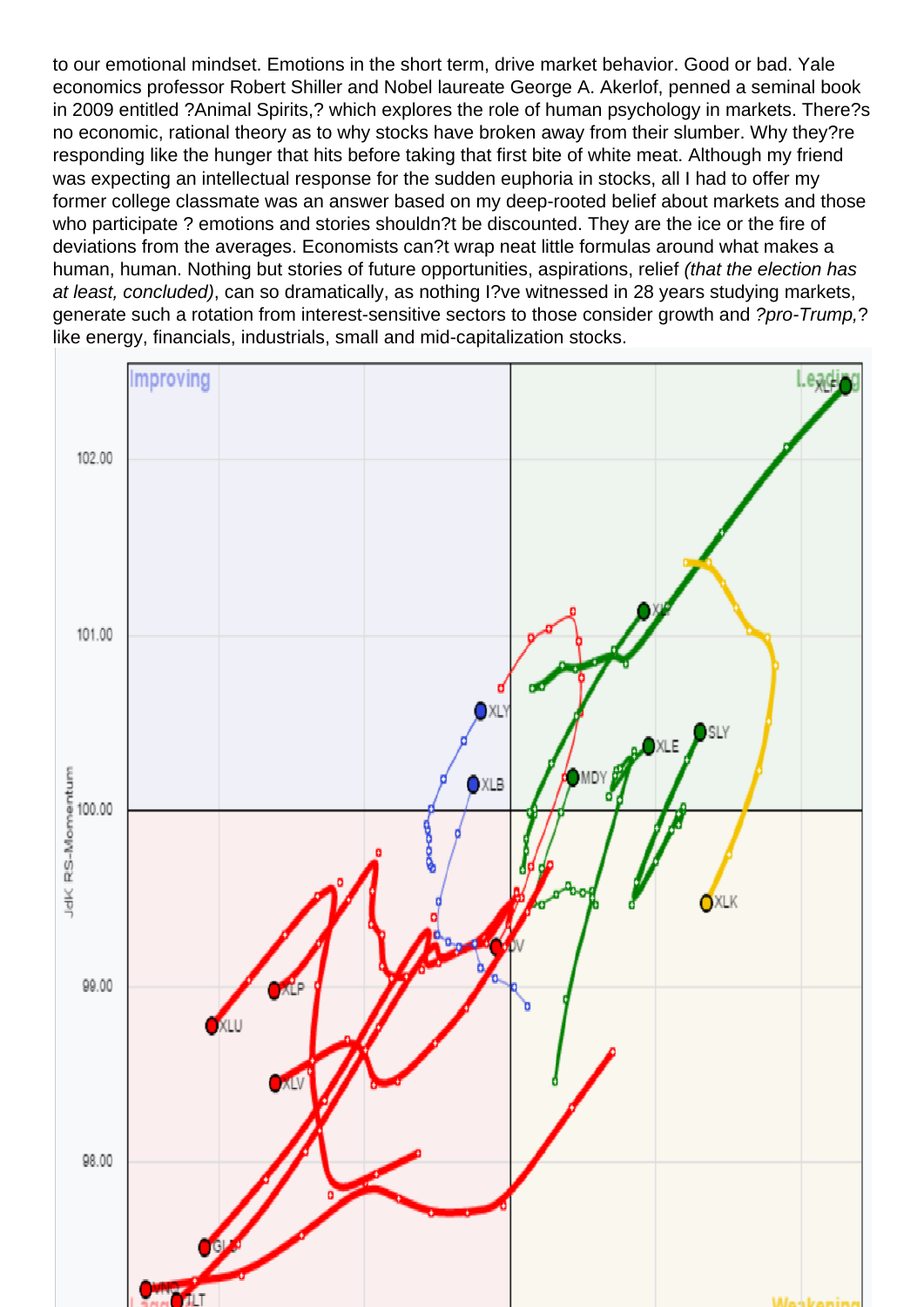To sound smart and flex my knowledge muscle, I explained that the U.S. economy appears to be on low simmer (we just discussed his mother?s homemade turkey gravy). Wage inflation is picking up, corporate profits appear to be improving, and consumers are using credit cards to increase their standards of living. So yea, there?s the rational explanation, albeit thin (unlike that heavenly gravy). I?ll eat more vegetables. Tomorrow. Suddenly, bonds are as popular as over-steamed broccoli and in three weeks have become the most hated, misunderstood investments on the planet. And just like the Brussel sprouts your children refuse to eat, these 34 year bull-market darlings are a challenge for investors to digest. When in reality, bonds remain beneficial to financial wealth. The bond bears have re-emerged. With a vengeance. They?re climbing over themselves to get on television to proclaim (again) that this is the big one! (Finally, no really). Bonds are to be feared, they cry. Sort of how you would feel being in the path of my Uncle Tony when he ran to the dining-room table, ready to seize both turkey drumsticks before anybody else in the family had a chance. Bond yields are going to explode higher here, allegedly. Well, I guess it could be true. But not so fast. The rapid move higher in rates cannot expand further without, as a client so eloquently described it -?Trump rubber hitting the asphalt.? The bond market greeted the Trump win with rousing approval. However, it will require proof that fiscal stimulus promised will come to fruition before breaking out of a long-term downtrend. For now, it?s best not to panic and take knee-jerk actions out on the fixed income slice of the portfolio. Intermediate and long-term yields are set by inflation and economic growth. The recent move in bond rates is based on hope and relief. Not reality. Markets are so starved to establish the groundwork for a neutral interest rate, or a rate which meets the underlying trends in growth and inflation, that it?s prone to make massive shortterm moves and ostensibly retrace them when reality hits. Think of it this way: If the neutral rate was the porridge in a nursery rhyme, it would seek to be just right. Not too hot. Not too cold. The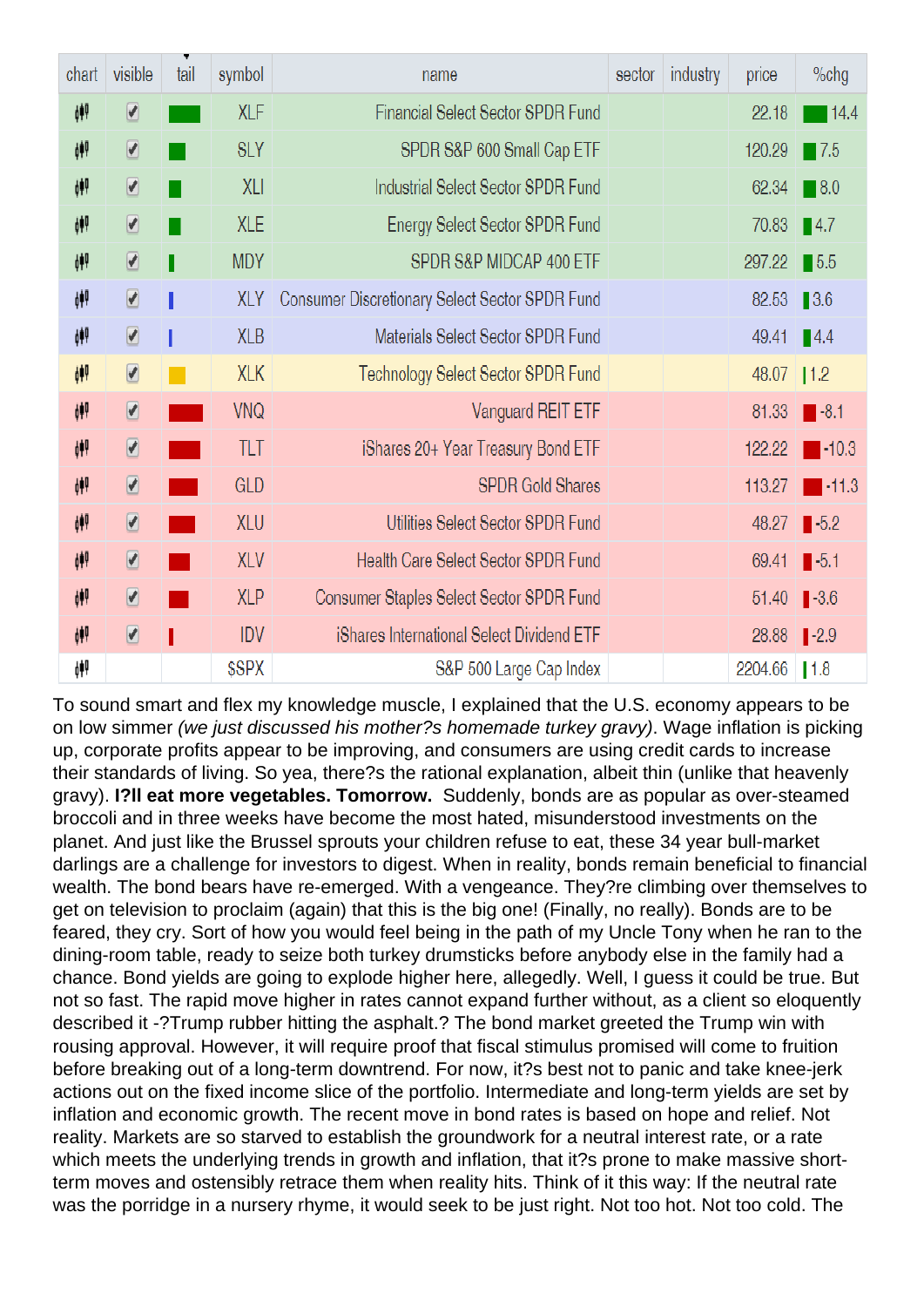dilemma we?re experiencing due to over stimulation by the Federal Reserve, is trying to figure out where interest rates should currently stand or be headed. What is ?just right?? I?m not saying the discovery of a neutral rate is going to be easy. What I?m saying is expect tremendous volatility along the way. However, investors must remain grounded. The truth is ? there is no trend, other than lofty expectations. Look out the window. Gain a grip. It?s still a 2%, or below-average GDP environment. For retirees and investors who are concerned about the jump in intermediate and long-term rates, keep in mind this perspective:

- Don?t rush to reduce the bond or fixed income allocation of your portfolio solely out of interest rate fears. Most likely, the biggest move is behind us for now. The 10-year Treasury benchmark yield began the year at 2.14% and stands at 2.36%. To comprehend the velocity of the increase, consider that as recent as November 4, the yield was 1.79%. In a short period, rates moved rapidly in anticipation of President-elect Trump?s fiscal plan, which is conjecture, not fact.
- Before considering a change consult a fiduciary, a financial partner who is obligated to have your best interest in mind. Most likely, it isn?t a professional employed by a big box, push-a-product firm, either.
- If you hold individual bonds of high quality, don?t worry. Once they mature, principal is returned and of course, interest is earned up until maturity. Unless you?re seeking to sell, the price of the bond shouldn?t matter.
- If you own bond mutual funds, which are likely available in your retirement plan, and fear rising rates, consider shortening duration, a measure of interest rate sensitivity. The investments in your plan should reference ?short-term, low or short duration,? in the titles. If not, you?ll need to consult with your plan provider to determine if there?s a shortduration alternative.
- If rates do head higher, retirees will be able to purchase fixed income instruments with greater yields ? a long sought after relief for cash-strapped retiree households that seek to invest conservatively.
- The Federal Reserve is assured to raise short-term rates in December. However, don?t believe this will translate into an increase in yields for conservative vehicles like savings accounts or certificates of deposit.

It didn?t occur when the last rate hike was initiated in December 2015, and don?t expect it this year, either. You may see a bump in yields at virtual banks like [www.allybank.com,](http://www.allybank.com) but even that?s a stretch. Keep in mind, virtual banks are FDIC-insured but to keep overhead low, they don?t have brick-and-mortar locations. I can?t eat like this every day. It?s normal to worry about our health especially after Thanksgiving. The holiday is a free pass to overindulge (guilty as charged). Even though we are bombarded daily with ads, articles that advise us to lose weight, watch our blood sugar, exercise, it?s not the same when it comes to our wealth. When it comes to money, we?re advised by many in the financial industry, not to worry . Let the pros do the worrying while you sit on a beach somewhere sipping margaritas. Who falls for this stuff? Not only does this imagery makes absolutely no sense, it?s dangerous to your wealth. It?s healthy to be a bit worried about your money: Worriers save. Worriers are not afraid to ask questions. Worriers believe in risk management. Worriers pay attention. Worriers don?t overload on debt. Worriers are skeptics. Worriers survive and financially thrive. Want to know how complacent it?s gotten in the financial services industry? A recent article on Marketwatch, [Worried about the Market? Take a Look at 500](http://www.marketwatch.com/story/worried-about-todays-market-take-a-look-at-this-chart-2016-11-03) [Years of Financial History,](http://www.marketwatch.com/story/worried-about-todays-market-take-a-look-at-this-chart-2016-11-03) caused me to take notice. Ian Fleming?s artistry with words has nothing on this story. Can you imagine a film title? Want to Live Forever? It?s as Easy as 5 Double-Zero. Although this fiction isn?t as breathtaking as a death-defying car chase out of a James Bond movie, for me the feeling was pretty close. My thought is you?ll be shaken, perhaps stirred (up) after you interpret what?s being pushed down your throat from the media now. I indulge in gallons of financial words every day, especially from full-service brokerage firms masked as warm, fuzzy